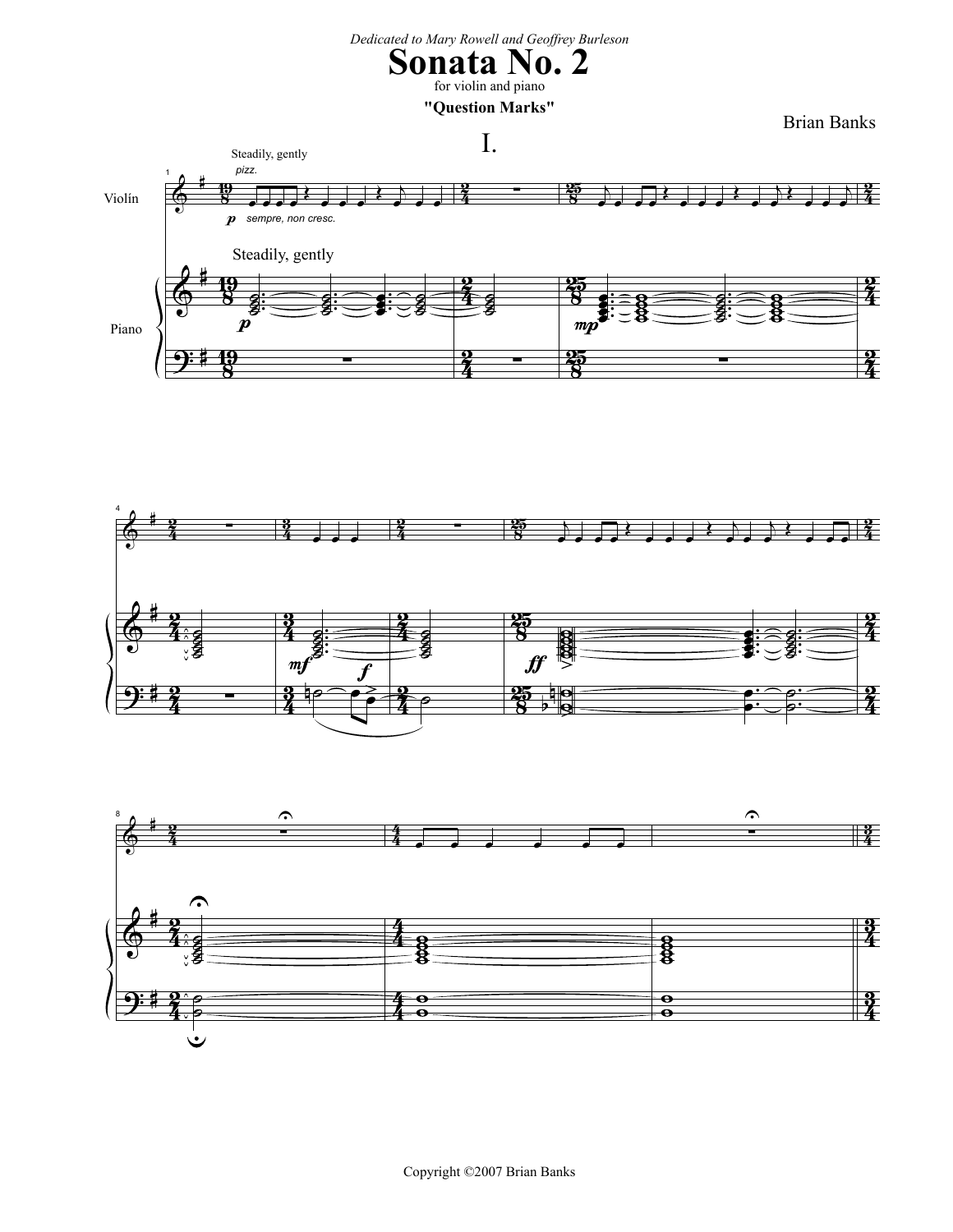II(III)II. "Two-Three-Two"